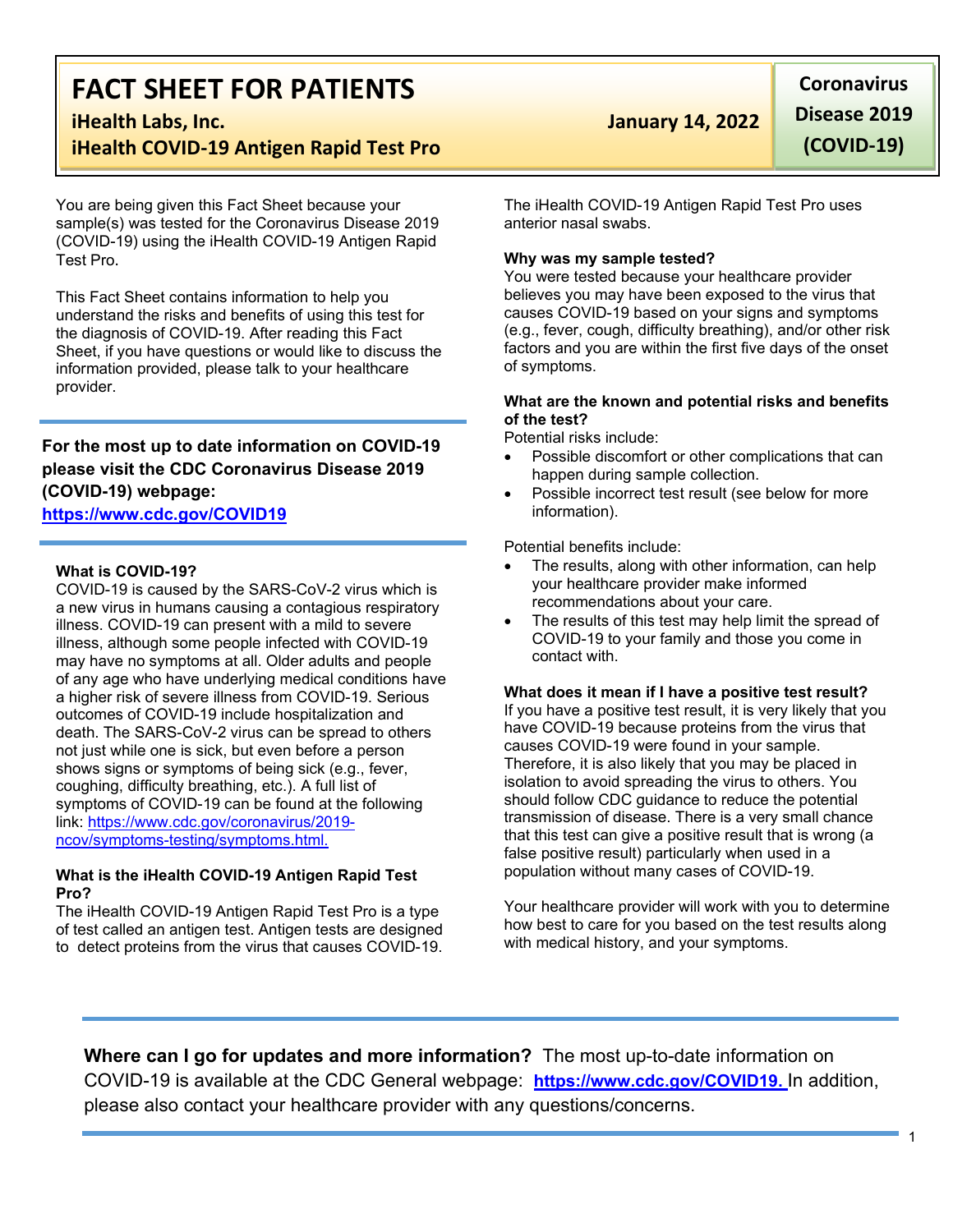# **FACT SHEET FOR PATIENTS**

# **iHealth COVID-19 Antigen Rapid Test Pro**

## **What does it mean if I have a negative test result?**

A negative test result means that proteins from the virus that causes COVID-19 were not found in your sample. However, it is possible for this test to give a negative result that is incorrect (false negative) in some people with COVID-19. This means that you could possibly still have COVID- 19 even though the test is negative. If your test result is negative, your healthcare provider will consider the test result together with all other aspects of your medical history (such as symptoms, possible exposures, and geographical location of places you have recently traveled) in deciding how to care for you. The amount of antigen in a sample may decrease the longer you have symptoms of infection. Specimens collected after you have had symptoms for more than five days may be more likely to be negative compared to a molecular assay.

It is important that you work with your healthcare provider to help you understand the next steps you should take.

### **What is serial testing?**

Serial testing is when a single person is tested for COVID-19 more than once using the same test. Because the amount of antigen in your sample may change over time and false results may occur, repeated testing may identify more individuals with COVID-19 than testing a single time. By repeating testing, it may be possible to more quickly identify cases of COVID-19 and reduce spread of infection. Additional testing with a molecular COVID-19 test may be necessary, depending on your individual risk factors and test results.

### **What are the differences between antigen tests and other COVID-19 tests?**

There are different kinds of tests for diagnosing COVID-19. Molecular tests (also known as PCR tests) detect genetic material from the virus. Antigen tests detect proteins from the virus. Antigen tests are very specific for the virus, but are not as sensitive as molecular tests.

# **iHealth Labs, Inc. January 14, 2022**

**Coronavirus Disease 2019 (COVID-19)**

This means that a positive result is highly accurate, but a negative result does not rule out infection.

If your test result is negative, you should discuss with your healthcare provider whether an additional molecular test would help with your care, and when you should discontinue home isolation. If you do not have an additional test to determine if you are infected and may spread the infection to others, the CDC currently recommends that you should stay home until three things have happened:

> You have had no fever for at least 24 hours (that is one full days of no fever without the use of medicine that reduces fevers)

AND

Other symptoms have improved (for example, when your cough or shortness of breath has improved) \*\*Loss of taste and smell may persist for weeks or months after recovery and need not delay the end of isolation

AND

At least 10 days have passed since your symptoms first appeared.

For more information, the CDC has provided guidelines on how to prevent the spread of COVID-19 if you are sick: https:/[/www.cdc.gov/coronavirus/2019](http://www.cdc.gov/coronavirus/2019-) ncov/downloads/sick-with-2019-nCoV-fact-sheet.pdf.

### **Is this test FDA-approved or cleared?**

No. This test is not yet approved or cleared by the United States FDA. When there are no FDA-approved or cleared tests available, and other criteria are met, FDA can make tests available under an emergency access mechanism called an Emergency Use Authorization (EUA). The EUA for this test is supported by the Secretary of Health and Human Service's (HHS's) declaration that circumstances exist to justify the emergency use of in vitro diagnostics for the detection and/or diagnosis of the virus that causes COVID-19.

**Where can I go for updates and more information?** The most up-to-date information on COVID-19 is available at the CDC General webpage: **https://www.cdc.gov/COVID19.** In addition, please also contact your healthcare provider with any questions/concerns.